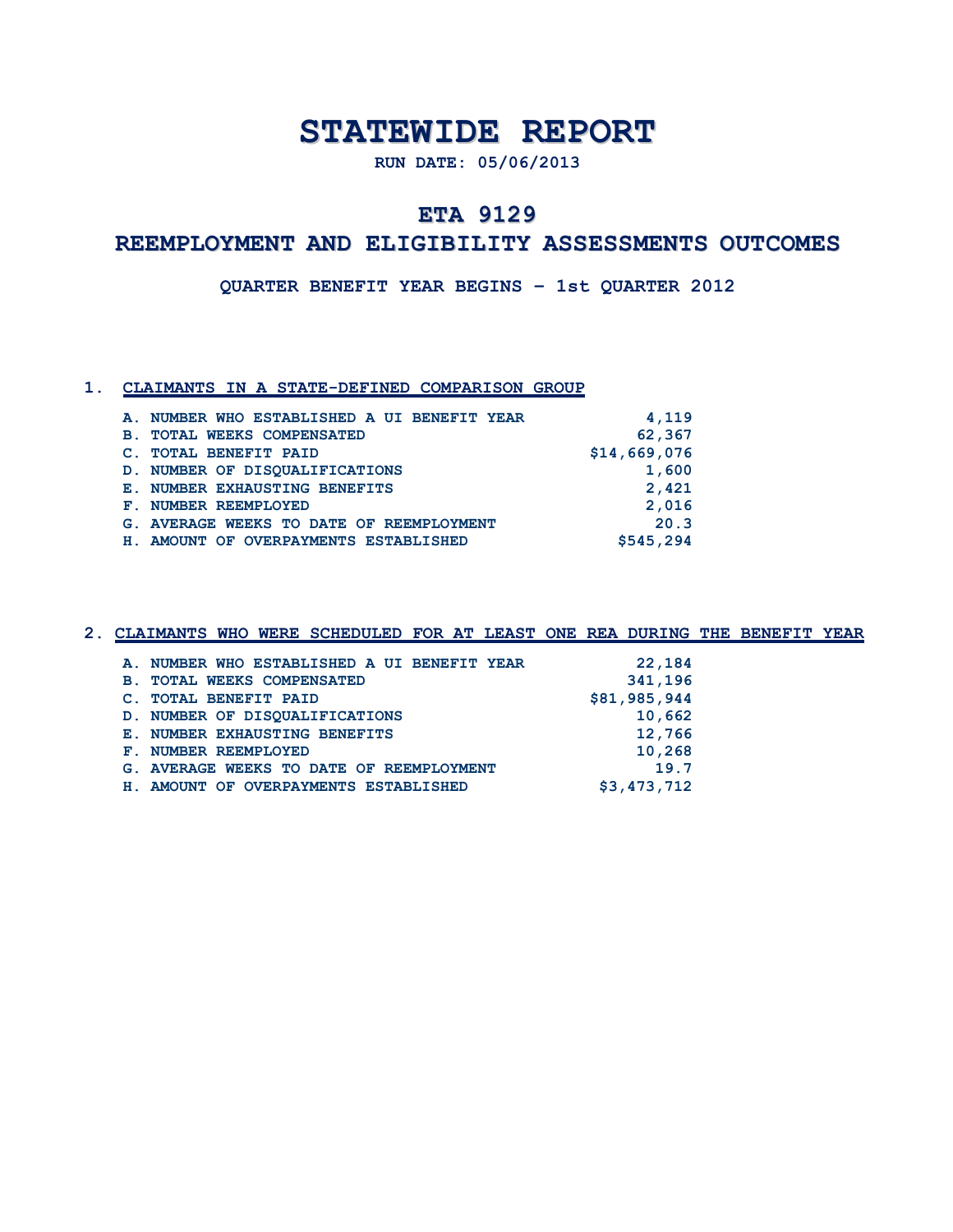#### **RUN DATE: 05/06/2013**

## **ETA 9129**

### **REEMPLOYMENT AND ELIGIBILITY ASSESSMENTS OUTCOMES**

**QUARTER BENEFIT YEAR BEGINS – 1st QUARTER 2012**

#### **1. CLAIMANTS IN A STATE-DEFINED COMPARISON GROUP**

|                           | A. NUMBER WHO ESTABLISHED A UI BENEFIT YEAR |  | 11       |
|---------------------------|---------------------------------------------|--|----------|
| <b>B</b> .                | <b>TOTAL WEEKS COMPENSATED</b>              |  | 160      |
| <b>TOTAL BENEFIT PAID</b> |                                             |  | \$37,602 |
|                           | D. NUMBER OF DISOUALIFICATIONS              |  |          |
|                           | E. NUMBER EXHAUSTING BENEFITS               |  | 8        |
| F. NUMBER REEMPLOYED      |                                             |  | 2        |
|                           | G. AVERAGE WEEKS TO DATE OF REEMPLOYMENT    |  | 2.6      |
|                           | H. AMOUNT OF OVERPAYMENTS ESTABLISHED       |  | \$1.100  |

# **2. CLAIMANTS WHO WERE SCHEDULED FOR AT LEAST ONE REA DURING THE BENEFIT YEAR A. NUMBER WHO ESTABLISHED A UI BENEFIT YEAR 370**

| <b>B. TOTAL WEEKS COMPENSATED</b>        | 5,393       |
|------------------------------------------|-------------|
| C. TOTAL BENEFIT PAID                    | \$1,307,927 |
| D. NUMBER OF DISQUALIFICATIONS           | 169         |
| E. NUMBER EXHAUSTING BENEFITS            | 191         |
| F. NUMBER REEMPLOYED                     | 177         |
| G. AVERAGE WEEKS TO DATE OF REEMPLOYMENT | 19.3        |
| H. AMOUNT OF OVERPAYMENTS ESTABLISHED    | \$47,214    |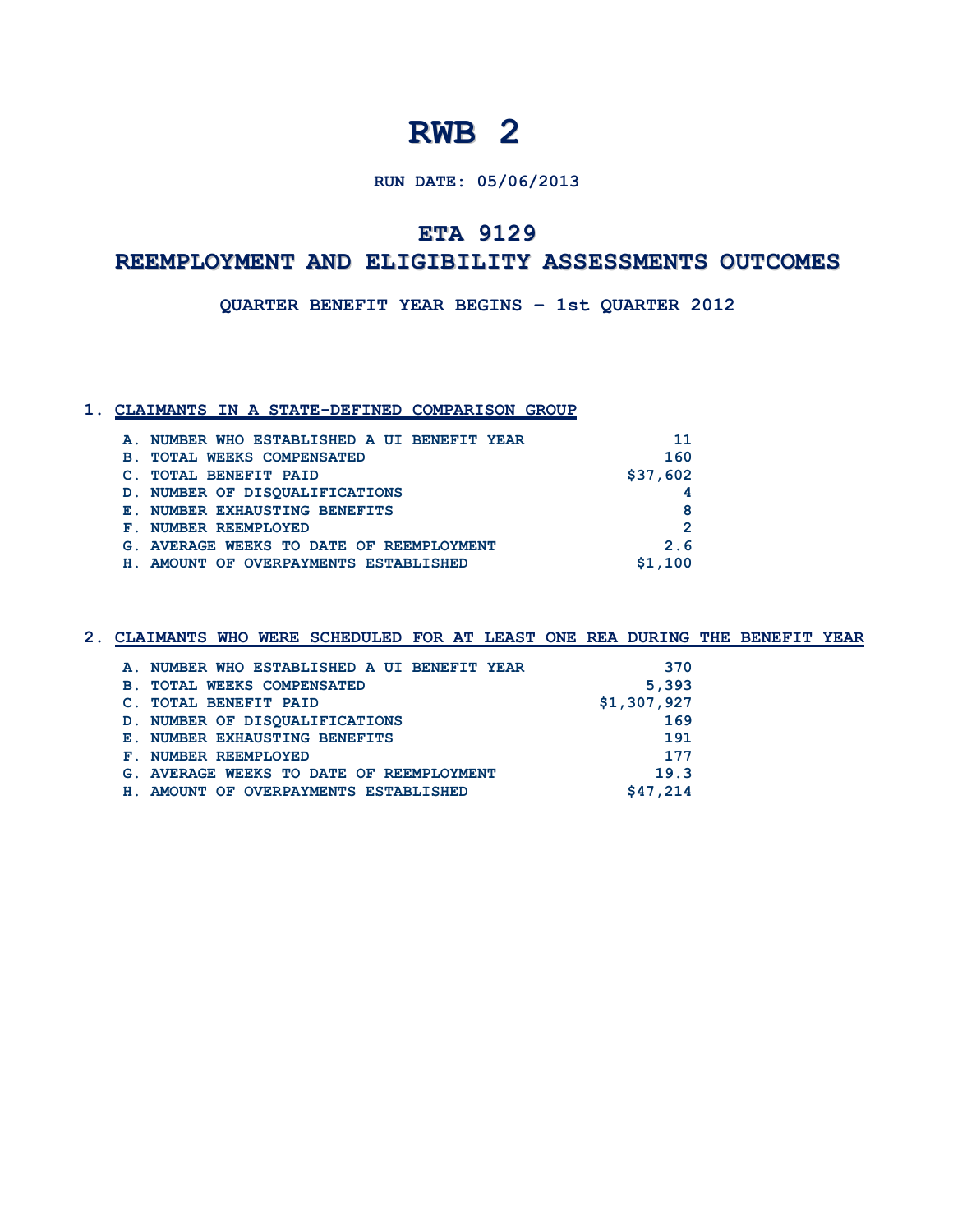#### **RUN DATE: 05/06/2013**

## **ETA 9129**

### **REEMPLOYMENT AND ELIGIBILITY ASSESSMENTS OUTCOMES**

**QUARTER BENEFIT YEAR BEGINS – 1st QUARTER 2012**

#### **1. CLAIMANTS IN A STATE-DEFINED COMPARISON GROUP**

| A. NUMBER WHO ESTABLISHED A UI BENEFIT YEAR  | 12       |
|----------------------------------------------|----------|
| <b>TOTAL WEEKS COMPENSATED</b><br><b>B</b> . | 158      |
| <b>TOTAL BENEFIT PAID</b>                    | \$33,629 |
| D. NUMBER OF DISOUALIFICATIONS               |          |
| E. NUMBER EXHAUSTING BENEFITS                | 10       |
| F. NUMBER REEMPLOYED                         | З        |
| G. AVERAGE WEEKS TO DATE OF REEMPLOYMENT     | 30.0     |
| AMOUNT OF OVERPAYMENTS ESTABLISHED<br>н.     | \$0      |

|            | A. NUMBER WHO ESTABLISHED A UI BENEFIT YEAR | 170       |
|------------|---------------------------------------------|-----------|
| <b>B</b> . | <b>TOTAL WEEKS COMPENSATED</b>              | 2,610     |
|            | C. TOTAL BENEFIT PAID                       | \$580,639 |
|            | D. NUMBER OF DISOUALIFICATIONS              | 79        |
|            | E. NUMBER EXHAUSTING BENEFITS               | 104       |
|            | F. NUMBER REEMPLOYED                        | 79        |
|            | G. AVERAGE WEEKS TO DATE OF REEMPLOYMENT    | 21.0      |
|            | H. AMOUNT OF OVERPAYMENTS ESTABLISHED       | \$12,823  |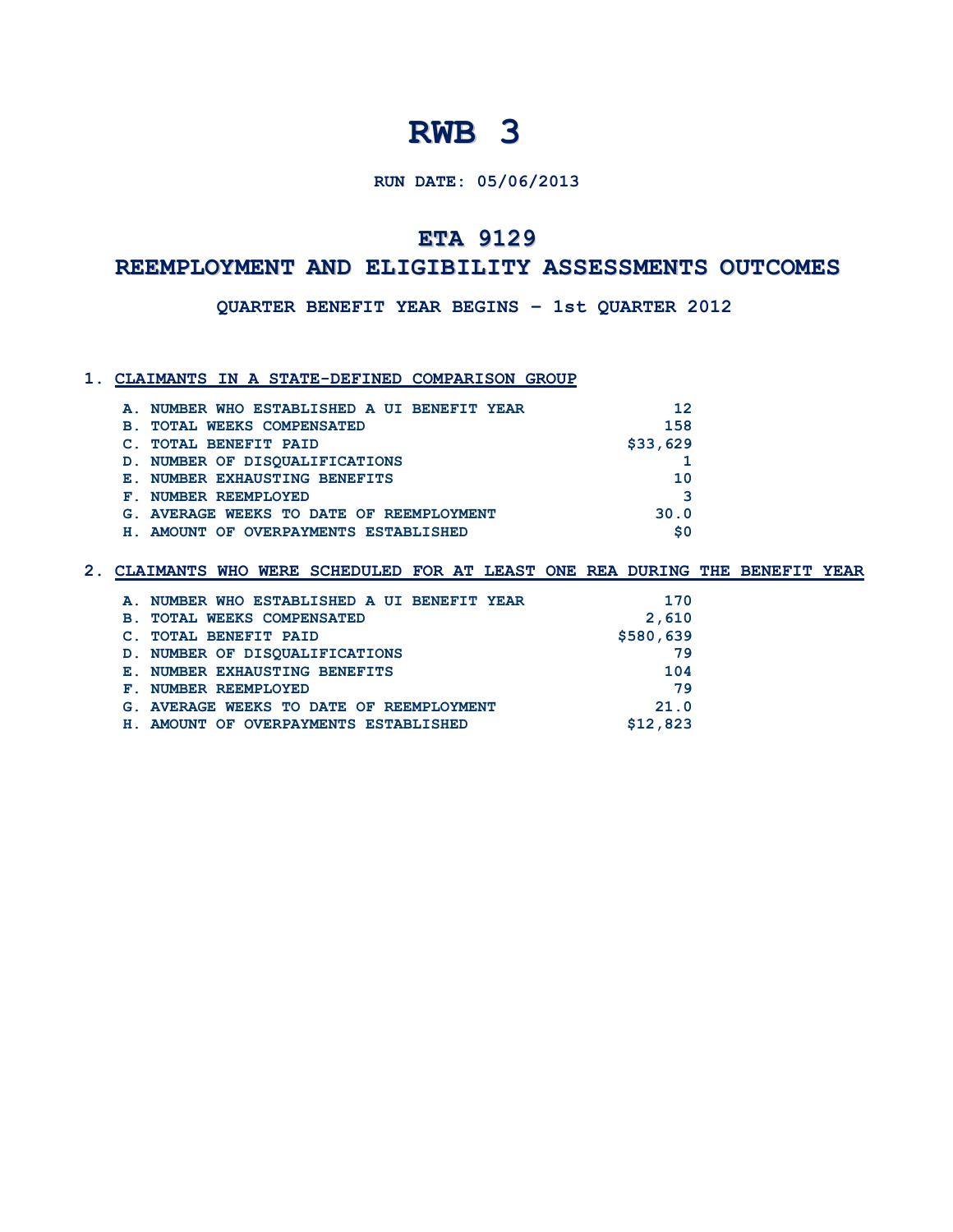#### **RUN DATE: 05/06/2013**

## **ETA 9129**

### **REEMPLOYMENT AND ELIGIBILITY ASSESSMENTS OUTCOMES**

**QUARTER BENEFIT YEAR BEGINS – 1st QUARTER 2012**

#### **1. CLAIMANTS IN A STATE-DEFINED COMPARISON GROUP**

| A. NUMBER WHO ESTABLISHED A UI BENEFIT YEAR | 31       |
|---------------------------------------------|----------|
| <b>B. TOTAL WEEKS COMPENSATED</b>           | 422      |
| <b>TOTAL BENEFIT PAID</b>                   | \$98,376 |
| D. NUMBER OF DISOUALIFICATIONS              |          |
| E. NUMBER EXHAUSTING BENEFITS               | 12       |
| F. NUMBER REEMPLOYED                        | 14       |
| G. AVERAGE WEEKS TO DATE OF REEMPLOYMENT    | 19.0     |
| AMOUNT OF OVERPAYMENTS ESTABLISHED<br>н.    | \$1.895  |
|                                             |          |

|            | A. NUMBER WHO ESTABLISHED A UI BENEFIT YEAR | 371         |
|------------|---------------------------------------------|-------------|
| <b>B</b> . | <b>TOTAL WEEKS COMPENSATED</b>              | 5,263       |
|            | C. TOTAL BENEFIT PAID                       | \$1,234,158 |
|            | D. NUMBER OF DISOUALIFICATIONS              | 182         |
|            | E. NUMBER EXHAUSTING BENEFITS               | 177         |
|            | F. NUMBER REEMPLOYED                        | 183         |
|            | G. AVERAGE WEEKS TO DATE OF REEMPLOYMENT    | 19.7        |
|            | H. AMOUNT OF OVERPAYMENTS ESTABLISHED       | \$60,499    |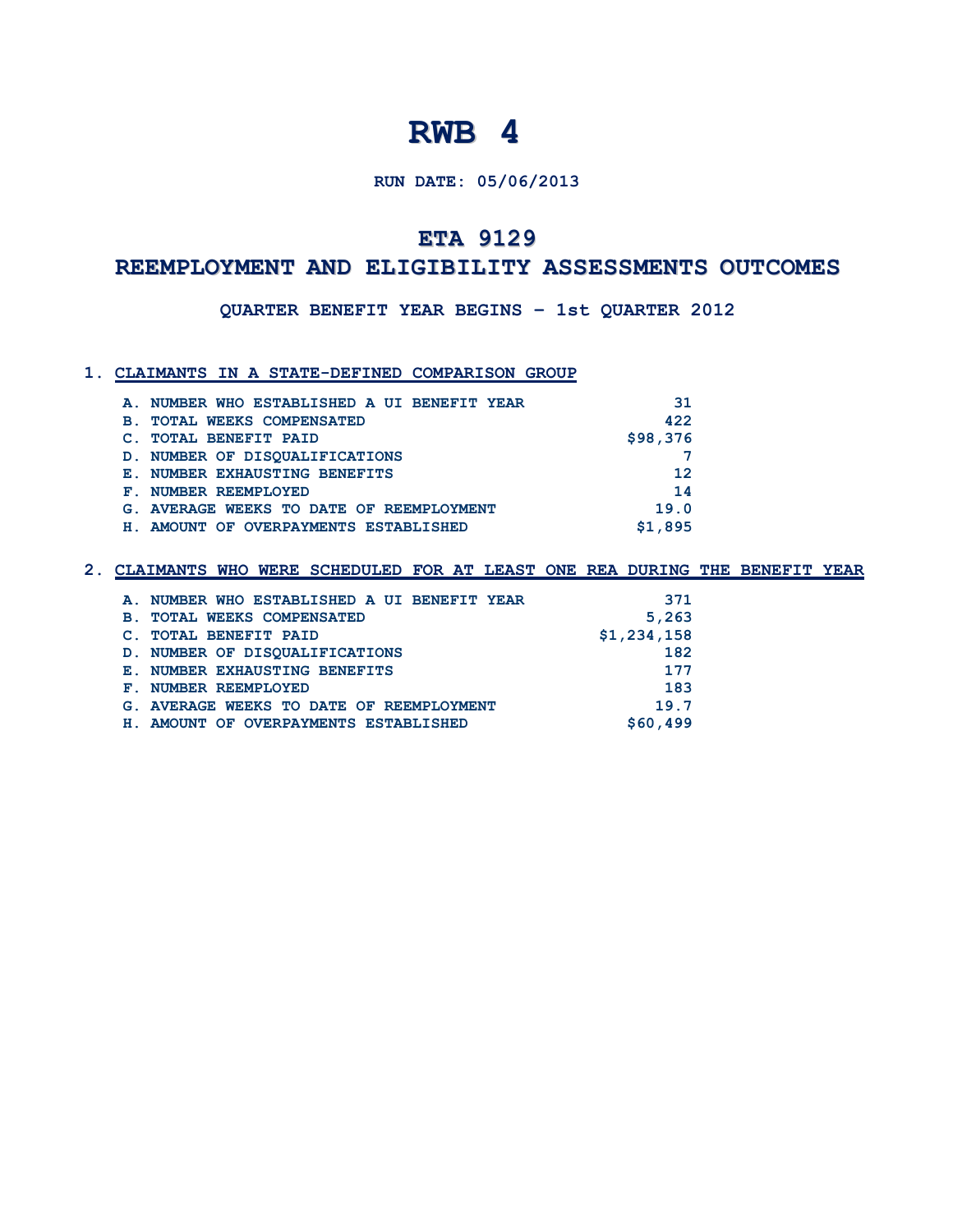**RUN DATE: 05/06/2013**

## **ETA 9129**

## **REEMPLOYMENT AND ELIGIBILITY ASSESSMENTS OUTCOMES**

**QUARTER BENEFIT YEAR BEGINS – 1st QUARTER 2012**

#### **1. CLAIMANTS IN A STATE-DEFINED COMPARISON GROUP**

|            | A. NUMBER WHO ESTABLISHED A UI BENEFIT YEAR |  | 48        |
|------------|---------------------------------------------|--|-----------|
| <b>B</b> . | <b>TOTAL WEEKS COMPENSATED</b>              |  | 611       |
|            | <b>TOTAL BENEFIT PAID</b>                   |  | \$125,083 |
|            | D. NUMBER OF DISOUALIFICATIONS              |  |           |
|            | E. NUMBER EXHAUSTING BENEFITS               |  | 24        |
|            | F. NUMBER REEMPLOYED                        |  | 24        |
|            | G. AVERAGE WEEKS TO DATE OF REEMPLOYMENT    |  | 19.5      |
| Н.         | AMOUNT OF OVERPAYMENTS ESTABLISHED          |  | \$2.294   |

| A. NUMBER WHO ESTABLISHED A UI BENEFIT YEAR  | 55        |
|----------------------------------------------|-----------|
| <b>TOTAL WEEKS COMPENSATED</b><br><b>B</b> . | 834       |
| <b>TOTAL BENEFIT PAID</b>                    | \$195,585 |
| D. NUMBER OF DISQUALIFICATIONS               | 33        |
| E. NUMBER EXHAUSTING BENEFITS                | 34        |
| <b>F. NUMBER REEMPLOYED</b>                  | 24        |
| G. AVERAGE WEEKS TO DATE OF REEMPLOYMENT     | 23.9      |
| H. AMOUNT OF OVERPAYMENTS ESTABLISHED        | \$6.166   |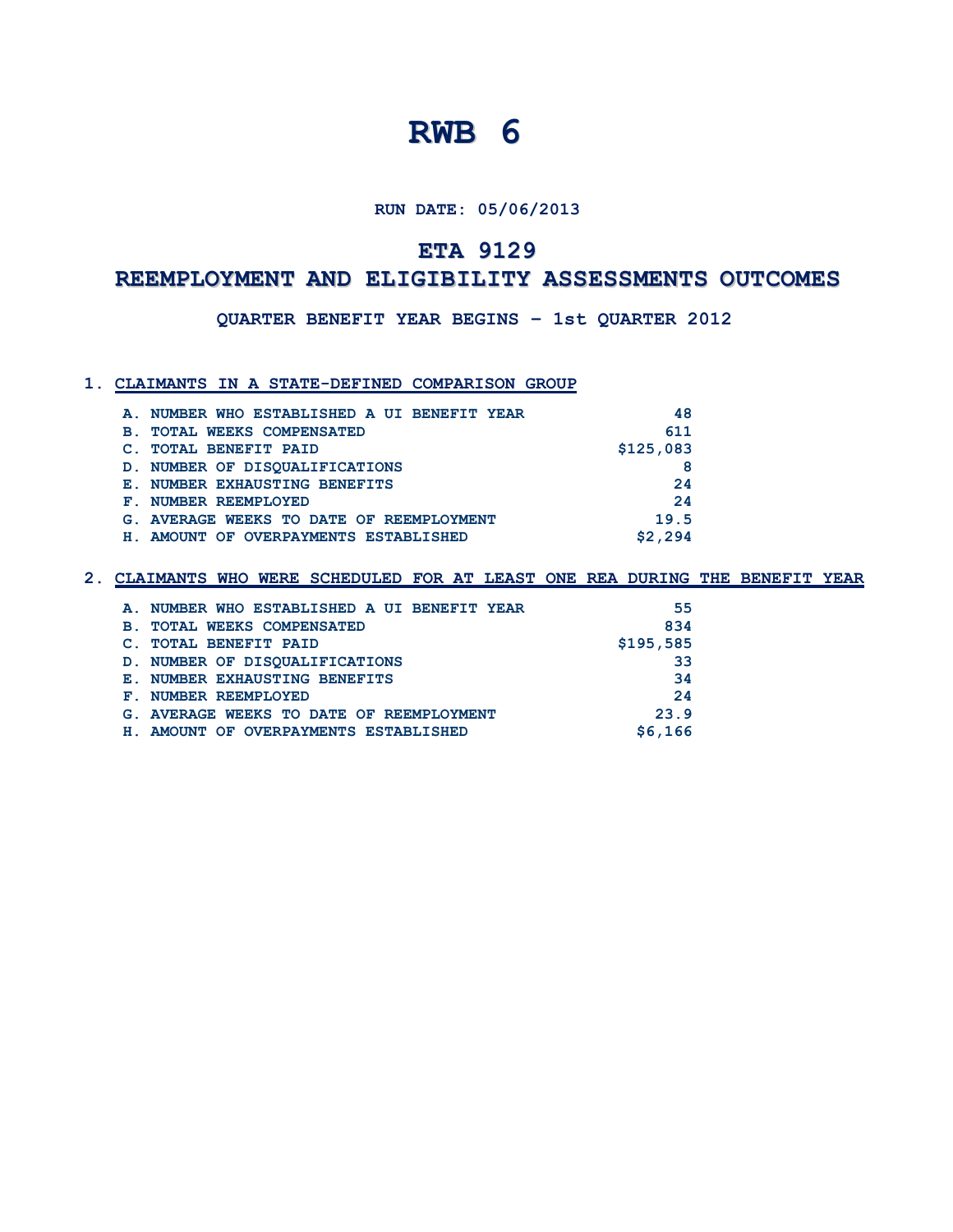**RUN DATE: 05/06/2013**

## **ETA 9129**

## **REEMPLOYMENT AND ELIGIBILITY ASSESSMENTS OUTCOMES**

**QUARTER BENEFIT YEAR BEGINS – 1st QUARTER 2012**

#### **1. CLAIMANTS IN A STATE-DEFINED COMPARISON GROUP**

|            | A. NUMBER WHO ESTABLISHED A UI BENEFIT YEAR | 12       |
|------------|---------------------------------------------|----------|
| <b>B</b> . | <b>TOTAL WEEKS COMPENSATED</b>              | 224      |
|            | <b>TOTAL BENEFIT PAID</b>                   | \$55,649 |
|            | D. NUMBER OF DISOUALIFICATIONS              |          |
|            | E. NUMBER EXHAUSTING BENEFITS               | 9        |
|            | F. NUMBER REEMPLOYED                        | 3        |
|            | G. AVERAGE WEEKS TO DATE OF REEMPLOYMENT    | 14.6     |
|            | H. AMOUNT OF OVERPAYMENTS ESTABLISHED       | \$0      |

|            | A. NUMBER WHO ESTABLISHED A UI BENEFIT YEAR | 183       |
|------------|---------------------------------------------|-----------|
| <b>B</b> . | <b>TOTAL WEEKS COMPENSATED</b>              | 2,706     |
|            | C. TOTAL BENEFIT PAID                       | \$612,357 |
|            | D. NUMBER OF DISOUALIFICATIONS              | 87        |
|            | <b>E. NUMBER EXHAUSTING BENEFITS</b>        | 101       |
|            | F. NUMBER REEMPLOYED                        | 81        |
|            | G. AVERAGE WEEKS TO DATE OF REEMPLOYMENT    | 19.5      |
|            | H. AMOUNT OF OVERPAYMENTS ESTABLISHED       | \$50,838  |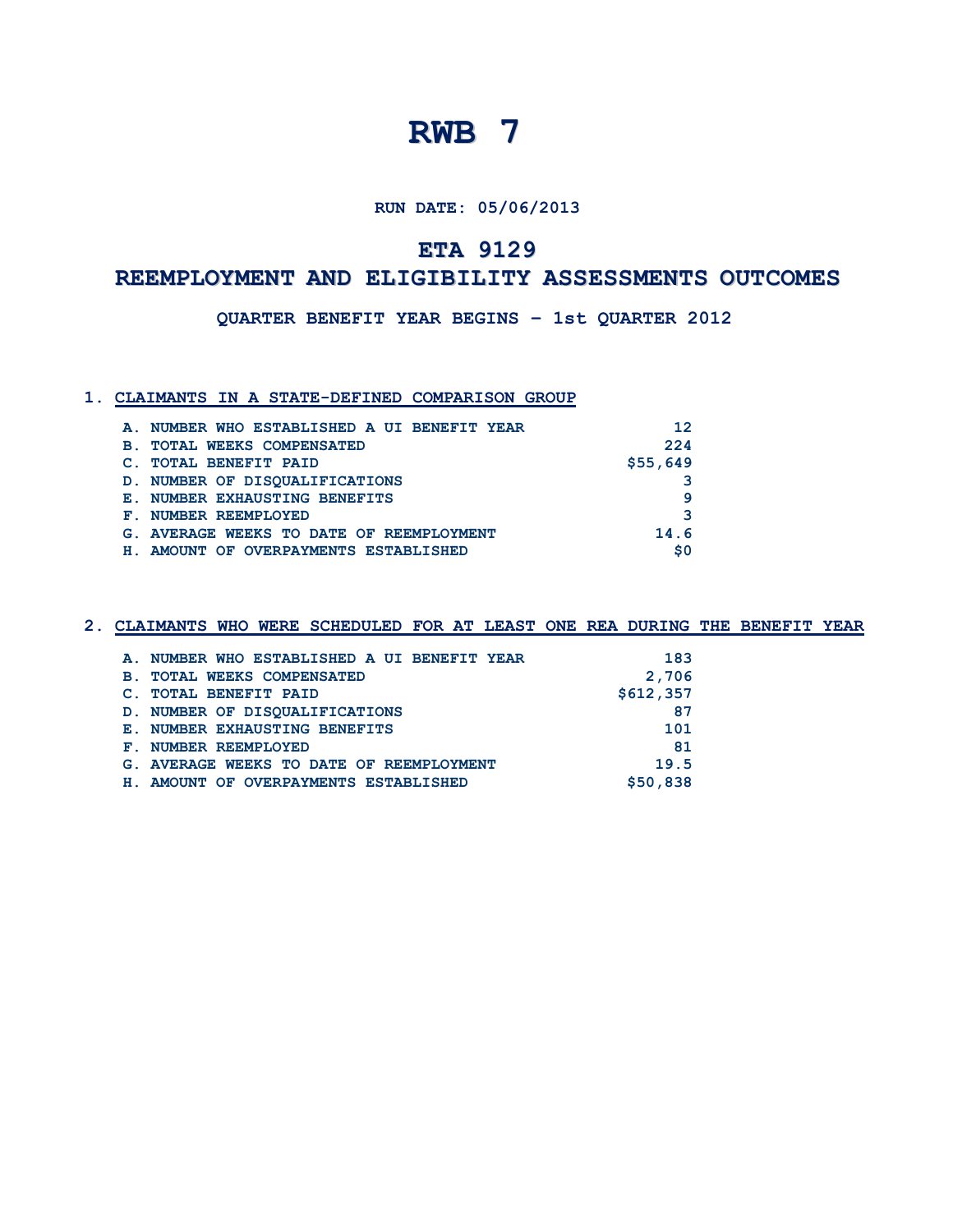### **RUN DATE: 05/06/2013**

## **ETA 9129**

### **REEMPLOYMENT AND ELIGIBILITY ASSESSMENTS OUTCOMES**

**QUARTER BENEFIT YEAR BEGINS – 1st QUARTER 2012**

#### **1. CLAIMANTS IN A STATE-DEFINED COMPARISON GROUP**

| A. NUMBER WHO ESTABLISHED A UI BENEFIT YEAR  | 80        |
|----------------------------------------------|-----------|
| <b>TOTAL WEEKS COMPENSATED</b><br><b>B</b> . | 1,215     |
| <b>TOTAL BENEFIT PAID</b>                    | \$292,926 |
| D. NUMBER OF DISOUALIFICATIONS               | 28        |
| E. NUMBER EXHAUSTING BENEFITS                | 45        |
| F. NUMBER REEMPLOYED                         | 47        |
| G. AVERAGE WEEKS TO DATE OF REEMPLOYMENT     | 19.6      |
| AMOUNT OF OVERPAYMENTS ESTABLISHED<br>н.     | \$6,831   |

|            | A. NUMBER WHO ESTABLISHED A UI BENEFIT YEAR | 1,352       |
|------------|---------------------------------------------|-------------|
| <b>B</b> . | <b>TOTAL WEEKS COMPENSATED</b>              | 19,909      |
|            | <b>TOTAL BENEFIT PAID</b>                   | \$4,855,355 |
|            | D. NUMBER OF DISOUALIFICATIONS              | 633         |
|            | E. NUMBER EXHAUSTING BENEFITS               | 705         |
|            | F. NUMBER REEMPLOYED                        | 677         |
|            | G. AVERAGE WEEKS TO DATE OF REEMPLOYMENT    | 19.8        |
|            | H. AMOUNT OF OVERPAYMENTS ESTABLISHED       | \$212,787   |
|            |                                             |             |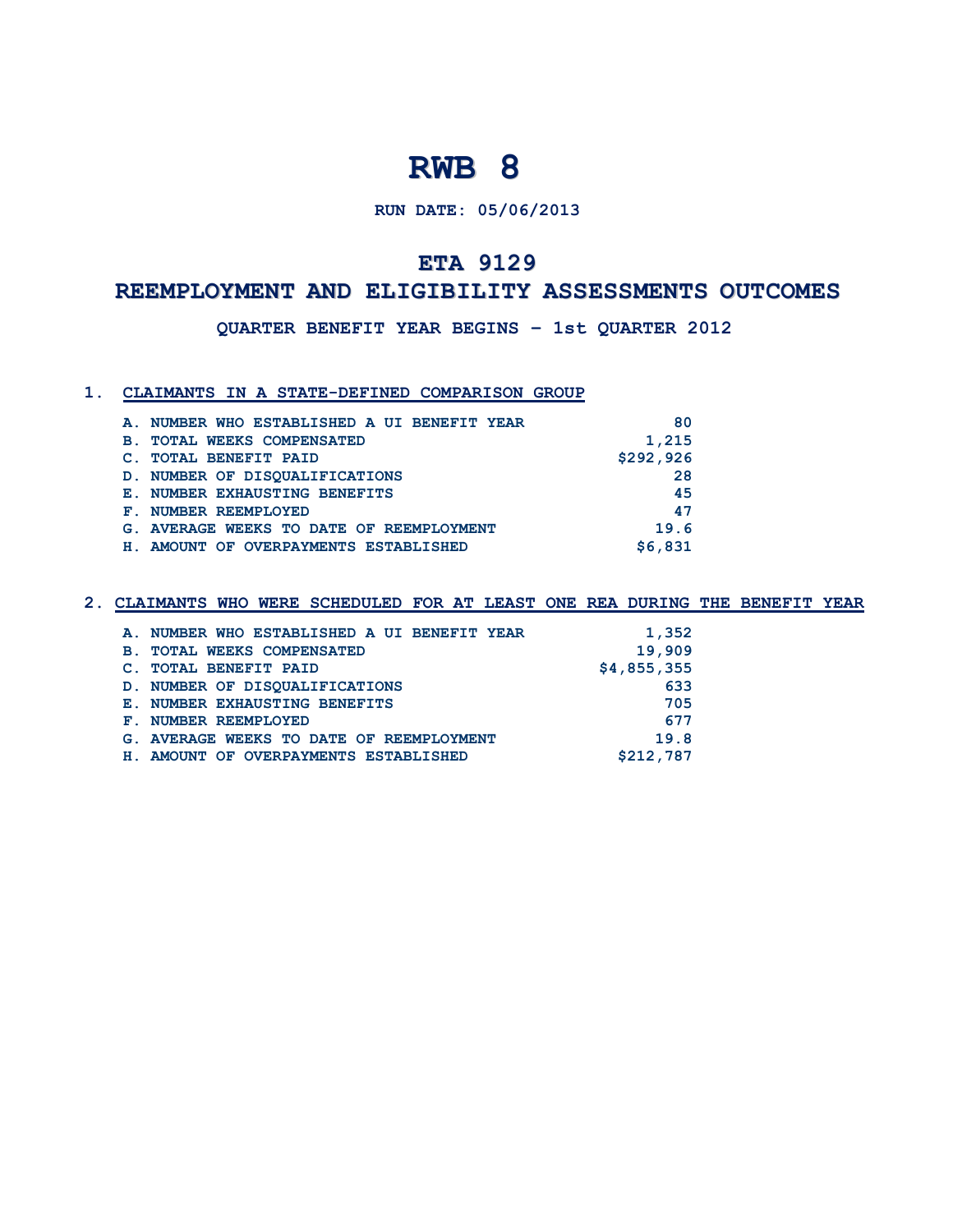#### **RUN DATE: 05/06/2013**

## **ETA 9129**

## **REEMPLOYMENT AND ELIGIBILITY ASSESSMENTS OUTCOMES**

**QUARTER BENEFIT YEAR BEGINS – 1st QUARTER 2012**

#### **1. CLAIMANTS IN A STATE-DEFINED COMPARISON GROUP**

| A. NUMBER WHO ESTABLISHED A UI BENEFIT YEAR | $\mathcal{P}$ |
|---------------------------------------------|---------------|
| <b>B. TOTAL WEEKS COMPENSATED</b>           | 23            |
| C. TOTAL BENEFIT PAID                       | \$6,325       |
| D. NUMBER OF DISOUALIFICATIONS              |               |
| E. NUMBER EXHAUSTING BENEFITS               | $\mathcal{P}$ |
| F. NUMBER REEMPLOYED                        |               |
| G. AVERAGE WEEKS TO DATE OF REEMPLOYMENT    | 45.4          |
| AMOUNT OF OVERPAYMENTS ESTABLISHED          | \$0           |

| A. NUMBER WHO ESTABLISHED A UI BENEFIT YEAR      | 412         |
|--------------------------------------------------|-------------|
| <b>TOTAL WEEKS COMPENSATED</b><br>$\mathbf{B}$ . | 6,220       |
| <b>TOTAL BENEFIT PAID</b>                        | \$1,455,839 |
| D. NUMBER OF DISOUALIFICATIONS                   | 236         |
| E. NUMBER EXHAUSTING BENEFITS                    | 225         |
| F. NUMBER REEMPLOYED                             | 196         |
| G. AVERAGE WEEKS TO DATE OF REEMPLOYMENT         | 18.1        |
| H. AMOUNT OF OVERPAYMENTS ESTABLISHED            | \$86,157    |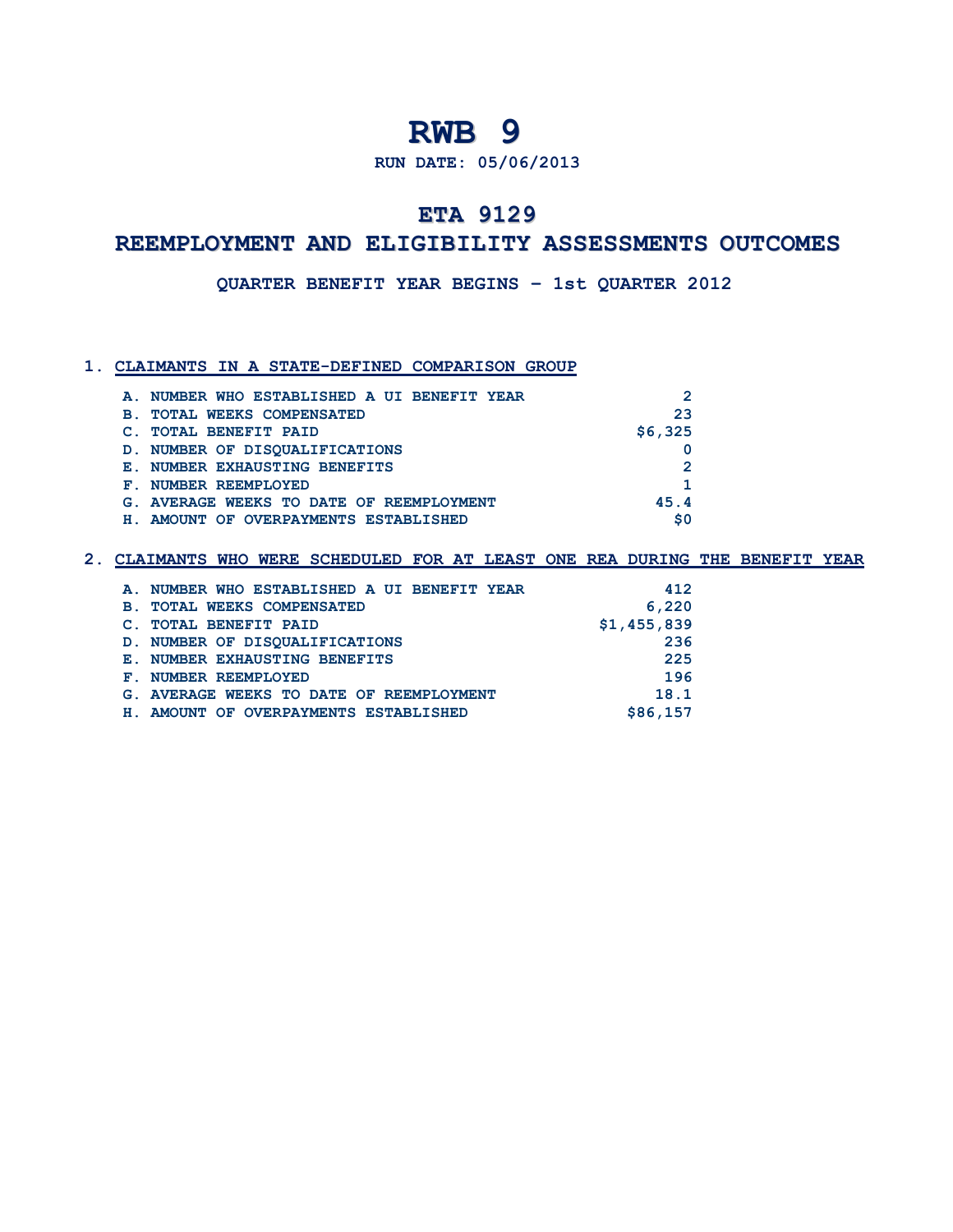**RUN DATE: 05/06/2013**

## **ETA 9129**

### **REEMPLOYMENT AND ELIGIBILITY ASSESSMENTS OUTCOMES**

**QUARTER BENEFIT YEAR BEGINS – 1st QUARTER 2012**

#### **1. CLAIMANTS IN A STATE-DEFINED COMPARISON GROUP**

| A. NUMBER WHO ESTABLISHED A UI BENEFIT YEAR  | 91        |
|----------------------------------------------|-----------|
| <b>TOTAL WEEKS COMPENSATED</b><br><b>B</b> . | 1,311     |
| <b>TOTAL BENEFIT PAID</b>                    | \$304,203 |
| D. NUMBER OF DISOUALIFICATIONS               | 42        |
| E. NUMBER EXHAUSTING BENEFITS                | 47        |
| F. NUMBER REEMPLOYED                         | 48        |
| G. AVERAGE WEEKS TO DATE OF REEMPLOYMENT     | 17.7      |
| AMOUNT OF OVERPAYMENTS ESTABLISHED<br>H.,    | \$19,535  |

|            | A. NUMBER WHO ESTABLISHED A UI BENEFIT YEAR | 889         |
|------------|---------------------------------------------|-------------|
| <b>B</b> . | <b>TOTAL WEEKS COMPENSATED</b>              | 13,388      |
|            | <b>TOTAL BENEFIT PAID</b>                   | \$3,028,926 |
|            | D. NUMBER OF DISOUALIFICATIONS              | 419         |
|            | E. NUMBER EXHAUSTING BENEFITS               | 512         |
|            | F. NUMBER REEMPLOYED                        | 393         |
|            | G. AVERAGE WEEKS TO DATE OF REEMPLOYMENT    | 20.0        |
| H.,        | AMOUNT OF OVERPAYMENTS ESTABLISHED          | \$168,874   |
|            |                                             |             |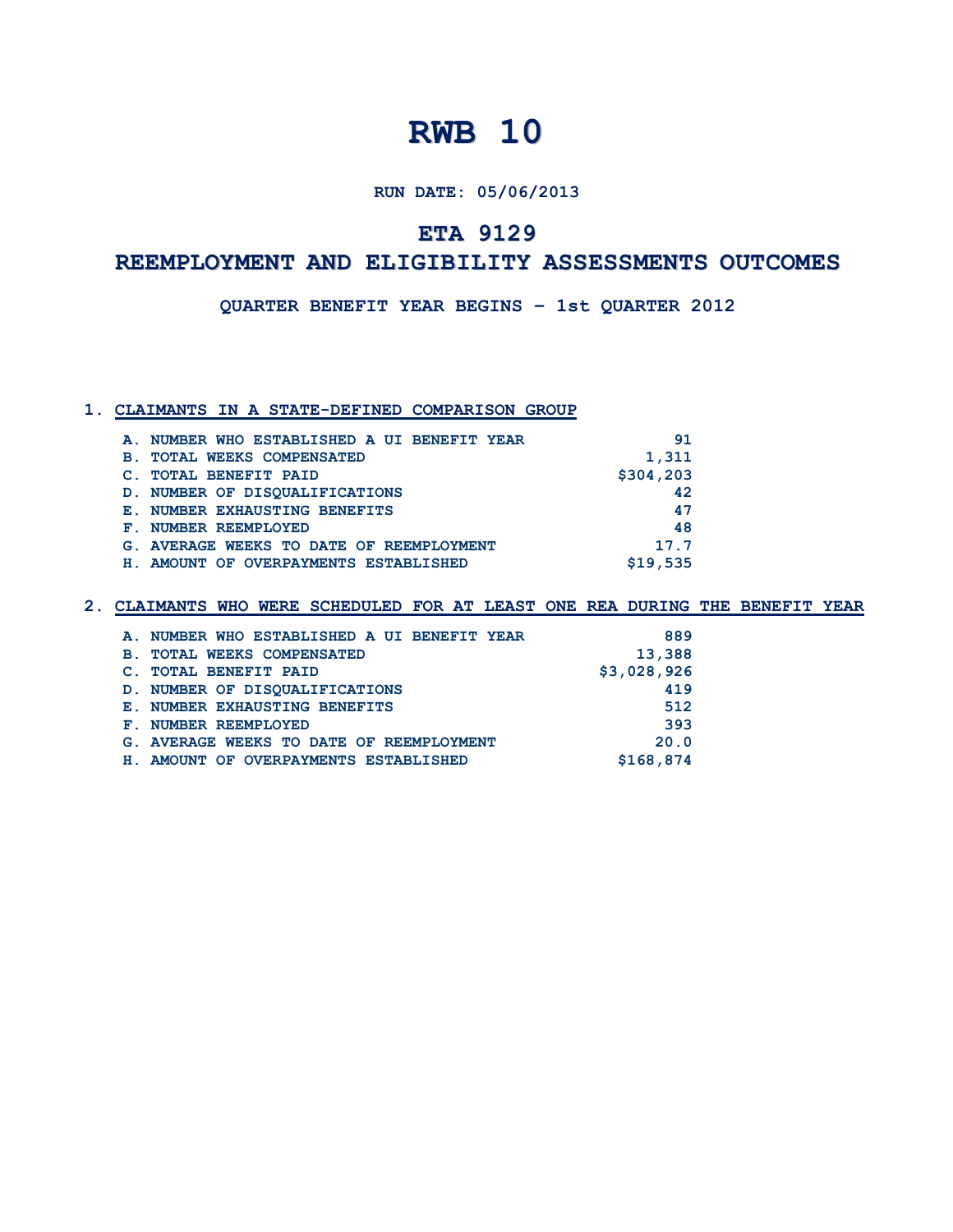**RUN DATE: 05/06/2013**

## **ETA 9129**

### **REEMPLOYMENT AND ELIGIBILITY ASSESSMENTS OUTCOMES**

**QUARTER BENEFIT YEAR BEGINS – 1st QUARTER 2012**

#### **1. CLAIMANTS IN A STATE-DEFINED COMPARISON GROUP**

|             | A. NUMBER WHO ESTABLISHED A UI BENEFIT YEAR | 304         |
|-------------|---------------------------------------------|-------------|
| <b>B</b> .  | <b>TOTAL WEEKS COMPENSATED</b>              | 4,594       |
|             | <b>TOTAL BENEFIT PAID</b>                   | \$1,061,200 |
|             | D. NUMBER OF DISOUALIFICATIONS              | 124         |
|             | E. NUMBER EXHAUSTING BENEFITS               | 178         |
| ${\bf F}$ . | NUMBER REEMPLOYED                           | 144         |
|             | G. AVERAGE WEEKS TO DATE OF REEMPLOYMENT    | 20.5        |
|             | H. AMOUNT OF OVERPAYMENTS ESTABLISHED       | \$59,763    |

| A. NUMBER WHO ESTABLISHED A UI BENEFIT YEAR | 622         |
|---------------------------------------------|-------------|
| <b>B. TOTAL WEEKS COMPENSATED</b>           | 10,086      |
| C. TOTAL BENEFIT PAID                       | \$2,453,823 |
| D. NUMBER OF DISOUALIFICATIONS              | 264         |
| E. NUMBER EXHAUSTING BENEFITS               | 365         |
| F. NUMBER REEMPLOYED                        | 284         |
| G. AVERAGE WEEKS TO DATE OF REEMPLOYMENT    | 19.8        |
| H. AMOUNT OF OVERPAYMENTS ESTABLISHED       | \$76,155    |
|                                             |             |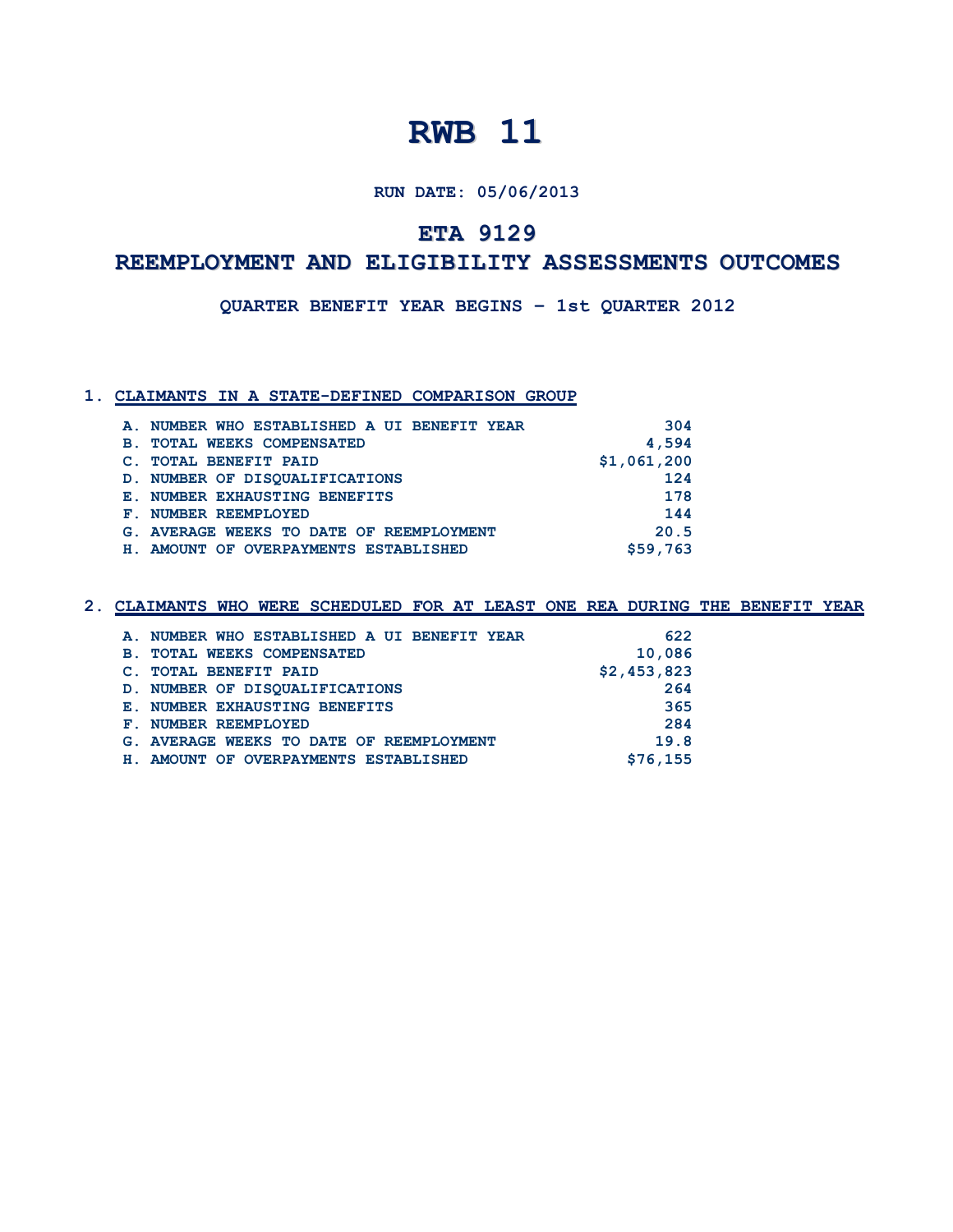**RUN DATE: 05/06/2013**

## **ETA 9129**

# **REEMPLOYMENT AND ELIGIBILITY ASSESSMENTS OUTCOMES**

**QUARTER BENEFIT YEAR BEGINS – 1st QUARTER 2012**

#### **1. CLAIMANTS IN A STATE-DEFINED COMPARISON GROUP**

|                | A. NUMBER WHO ESTABLISHED A UI BENEFIT YEAR | 14       |
|----------------|---------------------------------------------|----------|
| $\mathbf{B}$ . | <b>TOTAL WEEKS COMPENSATED</b>              | 224      |
|                | <b>TOTAL BENEFIT PAID</b>                   | \$55,706 |
|                | D. NUMBER OF DISOUALIFICATIONS              |          |
|                | E. NUMBER EXHAUSTING BENEFITS               | q        |
|                | F. NUMBER REEMPLOYED                        | 5        |
|                | G. AVERAGE WEEKS TO DATE OF REEMPLOYMENT    | 16.6     |
|                | H. AMOUNT OF OVERPAYMENTS ESTABLISHED       | \$0      |

| A. NUMBER WHO ESTABLISHED A UI BENEFIT YEAR | 1,007       |
|---------------------------------------------|-------------|
| <b>B. TOTAL WEEKS COMPENSATED</b>           | 15,303      |
| C. TOTAL BENEFIT PAID                       | \$3,752,919 |
| D. NUMBER OF DISOUALIFICATIONS              | 506         |
| E. NUMBER EXHAUSTING BENEFITS               | 591         |
| F. NUMBER REEMPLOYED                        | 494         |
| G. AVERAGE WEEKS TO DATE OF REEMPLOYMENT    | 20.2        |
| H. AMOUNT OF OVERPAYMENTS ESTABLISHED       | \$151,512   |
|                                             |             |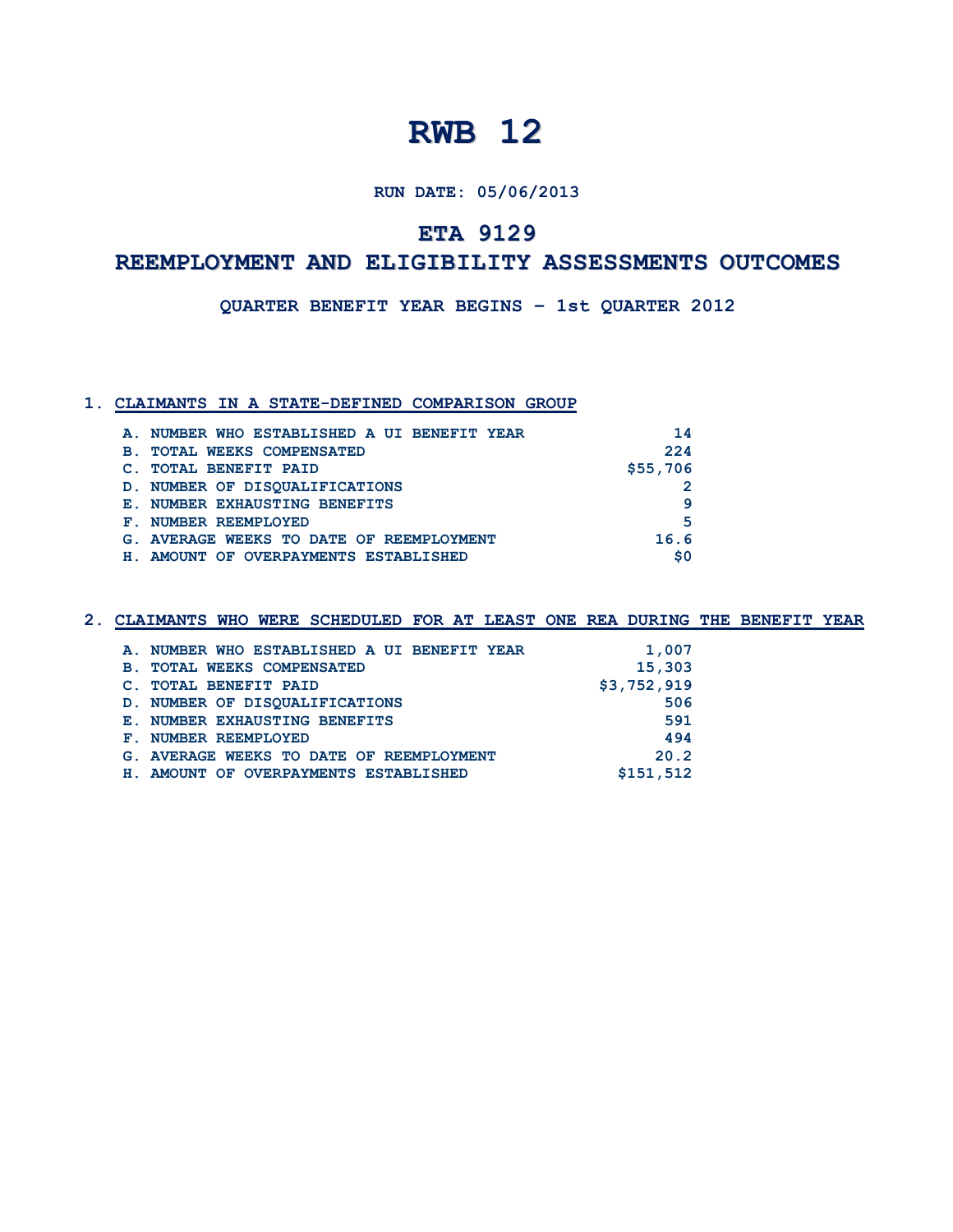**RUN DATE: 05/06/2013**

## **ETA 9129**

### **REEMPLOYMENT AND ELIGIBILITY ASSESSMENTS OUTCOMES**

**QUARTER BENEFIT YEAR BEGINS – 1st QUARTER 2012**

#### **1. CLAIMANTS IN A STATE-DEFINED COMPARISON GROUP**

| A. NUMBER WHO ESTABLISHED A UI BENEFIT YEAR  | 650         |
|----------------------------------------------|-------------|
| <b>TOTAL WEEKS COMPENSATED</b><br><b>B</b> . | 9,768       |
| <b>TOTAL BENEFIT PAID</b>                    | \$2,185,178 |
| D. NUMBER OF DISOUALIFICATIONS               | 253         |
| E. NUMBER EXHAUSTING BENEFITS                | 371         |
| NUMBER REEMPLOYED<br>${\bf F}$ .             | 325         |
| G. AVERAGE WEEKS TO DATE OF REEMPLOYMENT     | 20.8        |
| H. AMOUNT OF OVERPAYMENTS ESTABLISHED        | \$53,664    |

|            | A. NUMBER WHO ESTABLISHED A UI BENEFIT YEAR | 683         |
|------------|---------------------------------------------|-------------|
| <b>B</b> . | <b>TOTAL WEEKS COMPENSATED</b>              | 10,973      |
|            | C. TOTAL BENEFIT PAID                       | \$2,662,011 |
|            | D. NUMBER OF DISOUALIFICATIONS              | 338         |
|            | E. NUMBER EXHAUSTING BENEFITS               | 401         |
|            | F. NUMBER REEMPLOYED                        | 327         |
|            | G. AVERAGE WEEKS TO DATE OF REEMPLOYMENT    | 19.8        |
|            | H. AMOUNT OF OVERPAYMENTS ESTABLISHED       | \$90,075    |
|            |                                             |             |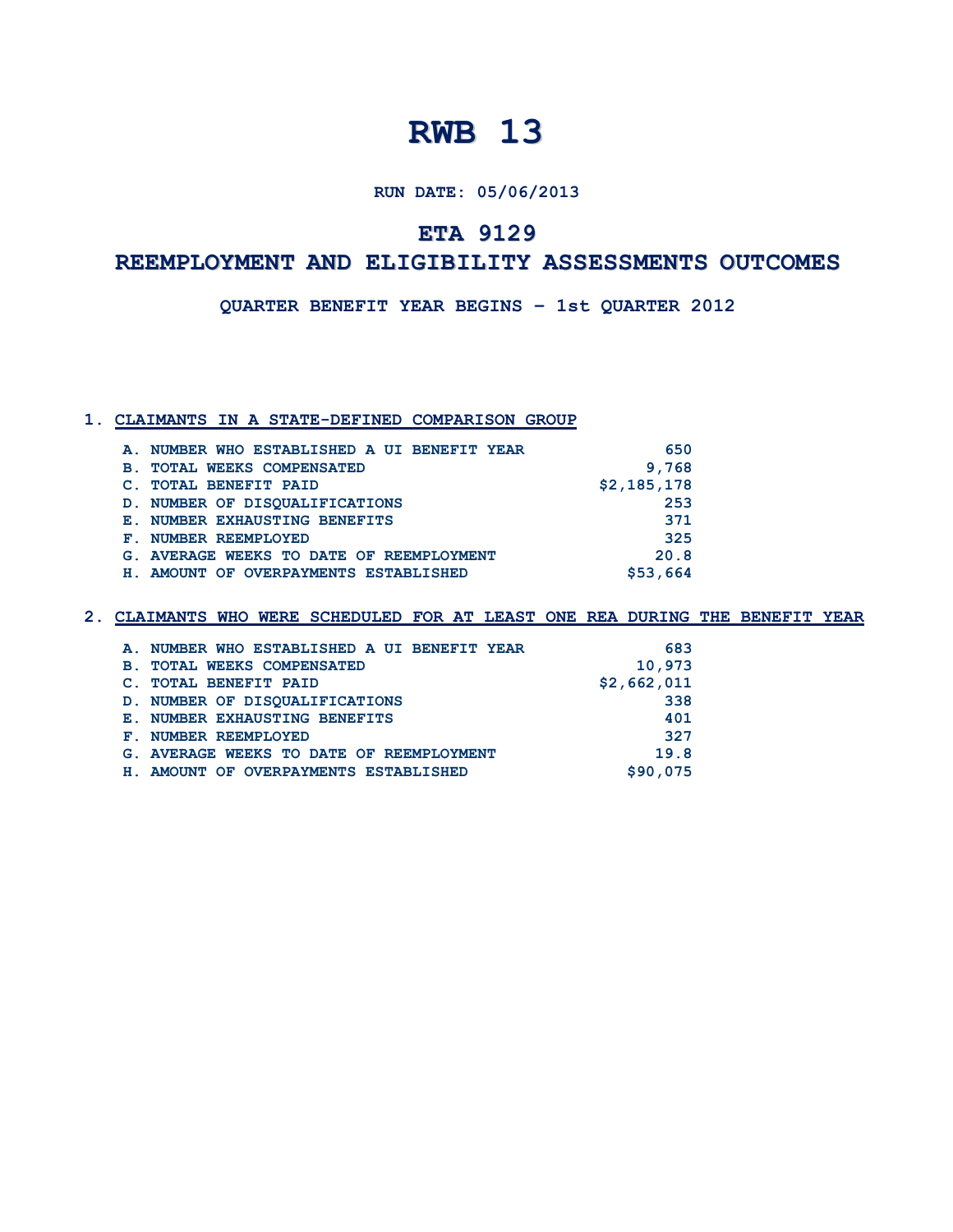**RUN DATE: 05/06/2013**

## **ETA 9129**

### **REEMPLOYMENT AND ELIGIBILITY ASSESSMENTS OUTCOMES**

**QUARTER BENEFIT YEAR BEGINS – 1st QUARTER 2012**

#### **1. CLAIMANTS IN A STATE-DEFINED COMPARISON GROUP**

| A. NUMBER WHO ESTABLISHED A UI BENEFIT YEAR | 174       |
|---------------------------------------------|-----------|
| <b>B. TOTAL WEEKS COMPENSATED</b>           | 2,562     |
| C. TOTAL BENEFIT PAID                       | \$630,757 |
| D. NUMBER OF DISOUALIFICATIONS              | 58        |
| E. NUMBER EXHAUSTING BENEFITS               | -93       |
| F. NUMBER REEMPLOYED                        | 103       |
| G. AVERAGE WEEKS TO DATE OF REEMPLOYMENT    | 18.2      |
| H. AMOUNT OF OVERPAYMENTS ESTABLISHED       | \$17,075  |
|                                             |           |

|            | A. NUMBER WHO ESTABLISHED A UI BENEFIT YEAR | 1,944       |
|------------|---------------------------------------------|-------------|
| <b>B</b> . | <b>TOTAL WEEKS COMPENSATED</b>              | 28,572      |
|            | C. TOTAL BENEFIT PAID                       | \$6,895,048 |
|            | D. NUMBER OF DISOUALIFICATIONS              | 975         |
|            | E. NUMBER EXHAUSTING BENEFITS               | 1,037       |
|            | F. NUMBER REEMPLOYED                        | 1,041       |
|            | G. AVERAGE WEEKS TO DATE OF REEMPLOYMENT    | 18.2        |
|            | H. AMOUNT OF OVERPAYMENTS ESTABLISHED       | \$248,139   |
|            |                                             |             |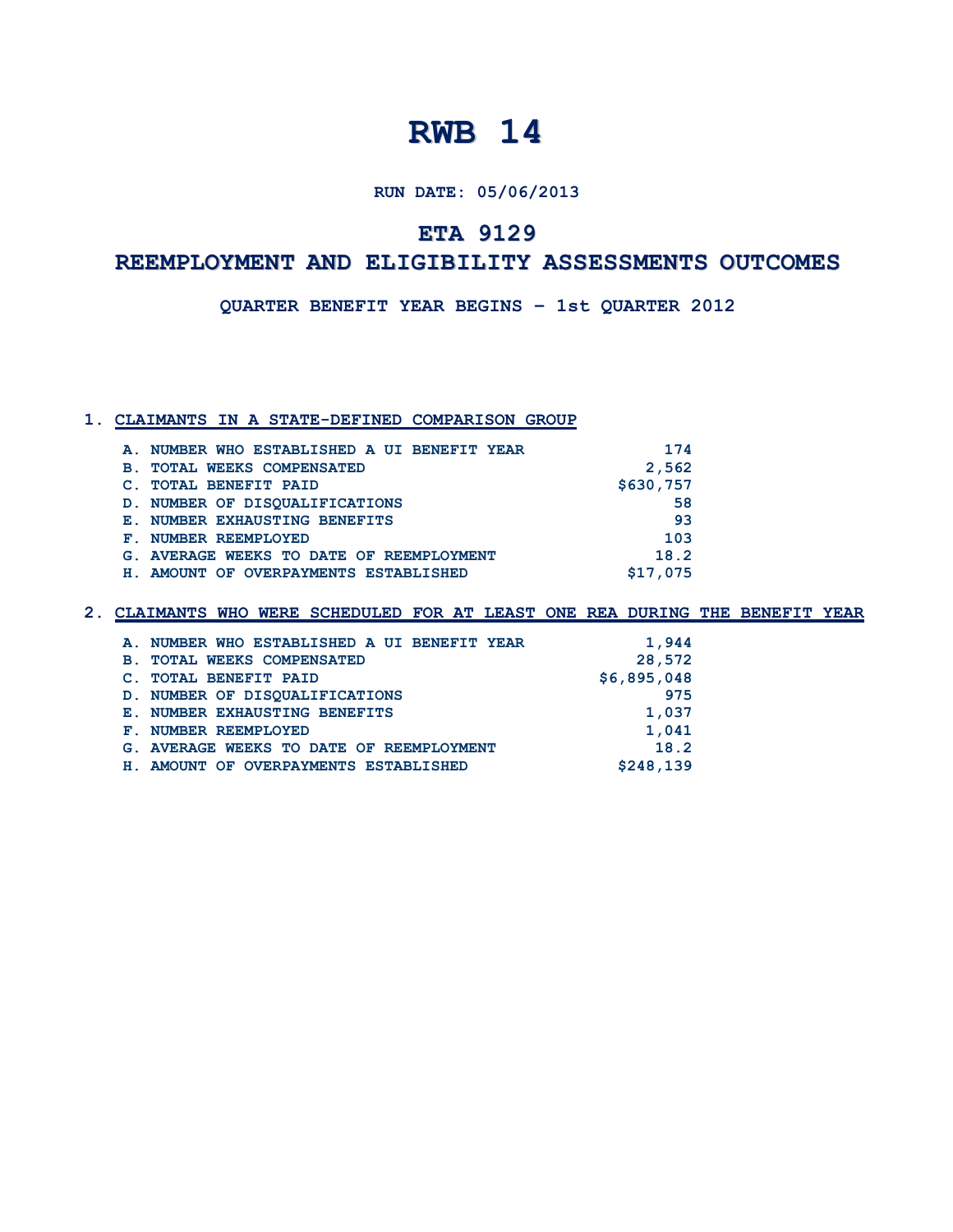**RUN DATE: 05/06/2013**

## **ETA 9129**

## **REEMPLOYMENT AND ELIGIBILITY ASSESSMENTS OUTCOMES**

**QUARTER BENEFIT YEAR BEGINS – 1st QUARTER 2012**

#### **1. CLAIMANTS IN A STATE-DEFINED COMPARISON GROUP**

|                | A. NUMBER WHO ESTABLISHED A UI BENEFIT YEAR | 908         |
|----------------|---------------------------------------------|-------------|
| $\mathbf{B}$ . | <b>TOTAL WEEKS COMPENSATED</b>              | 13,232      |
|                | <b>TOTAL BENEFIT PAID</b>                   | \$3,165,098 |
|                | D. NUMBER OF DISOUALIFICATIONS              | 375         |
|                | E. NUMBER EXHAUSTING BENEFITS               | 502         |
| Е.             | NUMBER REEMPLOYED                           | 499         |
|                | G. AVERAGE WEEKS TO DATE OF REEMPLOYMENT    | 20.1        |
|                | H. AMOUNT OF OVERPAYMENTS ESTABLISHED       | \$145,477   |
|                |                                             |             |

| A. NUMBER WHO ESTABLISHED A UI BENEFIT YEAR | 1,714       |
|---------------------------------------------|-------------|
| <b>B. TOTAL WEEKS COMPENSATED</b>           | 24,999      |
| C. TOTAL BENEFIT PAID                       | \$6,069,069 |
| D. NUMBER OF DISOUALIFICATIONS              | 908         |
| E. NUMBER EXHAUSTING BENEFITS               | 897         |
| F. NUMBER REEMPLOYED                        | 929         |
| G. AVERAGE WEEKS TO DATE OF REEMPLOYMENT    | 18.8        |
| H. AMOUNT OF OVERPAYMENTS ESTABLISHED       | \$256,231   |
|                                             |             |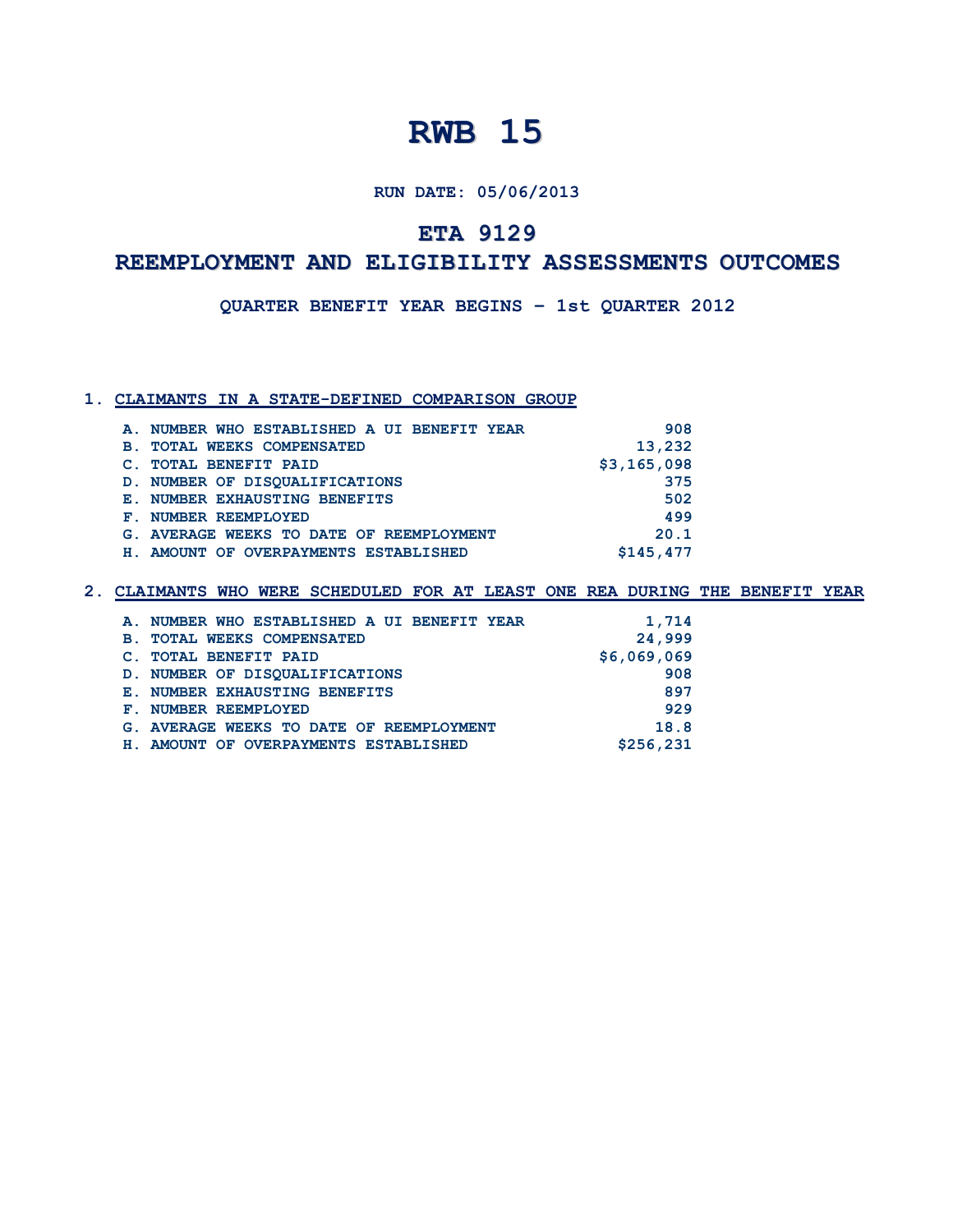#### **RUN DATE: 05/06/2013**

## **ETA 9129**

### **REEMPLOYMENT AND ELIGIBILITY ASSESSMENTS OUTCOMES**

**QUARTER BENEFIT YEAR BEGINS – 1st QUARTER 2012**

#### **1. CLAIMANTS IN A STATE-DEFINED COMPARISON GROUP**

|           | A. NUMBER WHO ESTABLISHED A UI BENEFIT YEAR | 58        |
|-----------|---------------------------------------------|-----------|
| <b>B.</b> | <b>TOTAL WEEKS COMPENSATED</b>              | 1,002     |
|           | <b>TOTAL BENEFIT PAID</b>                   | \$249,882 |
|           | D. NUMBER OF DISOUALIFICATIONS              | 10        |
|           | E. NUMBER EXHAUSTING BENEFITS               | 39        |
|           | F. NUMBER REEMPLOYED                        | 27        |
|           | G. AVERAGE WEEKS TO DATE OF REEMPLOYMENT    | 18.8      |
| H.,       | AMOUNT OF OVERPAYMENTS ESTABLISHED          | \$6.139   |

|            | A. NUMBER WHO ESTABLISHED A UI BENEFIT YEAR | 1,138       |
|------------|---------------------------------------------|-------------|
| <b>B</b> . | <b>TOTAL WEEKS COMPENSATED</b>              | 17,571      |
|            | <b>TOTAL BENEFIT PAID</b>                   | \$4,239,747 |
|            | D. NUMBER OF DISOUALIFICATIONS              | 533         |
|            | E. NUMBER EXHAUSTING BENEFITS               | 654         |
|            | F. NUMBER REEMPLOYED                        | 528         |
|            | G. AVERAGE WEEKS TO DATE OF REEMPLOYMENT    | 19.5        |
|            | H. AMOUNT OF OVERPAYMENTS ESTABLISHED       | \$144,290   |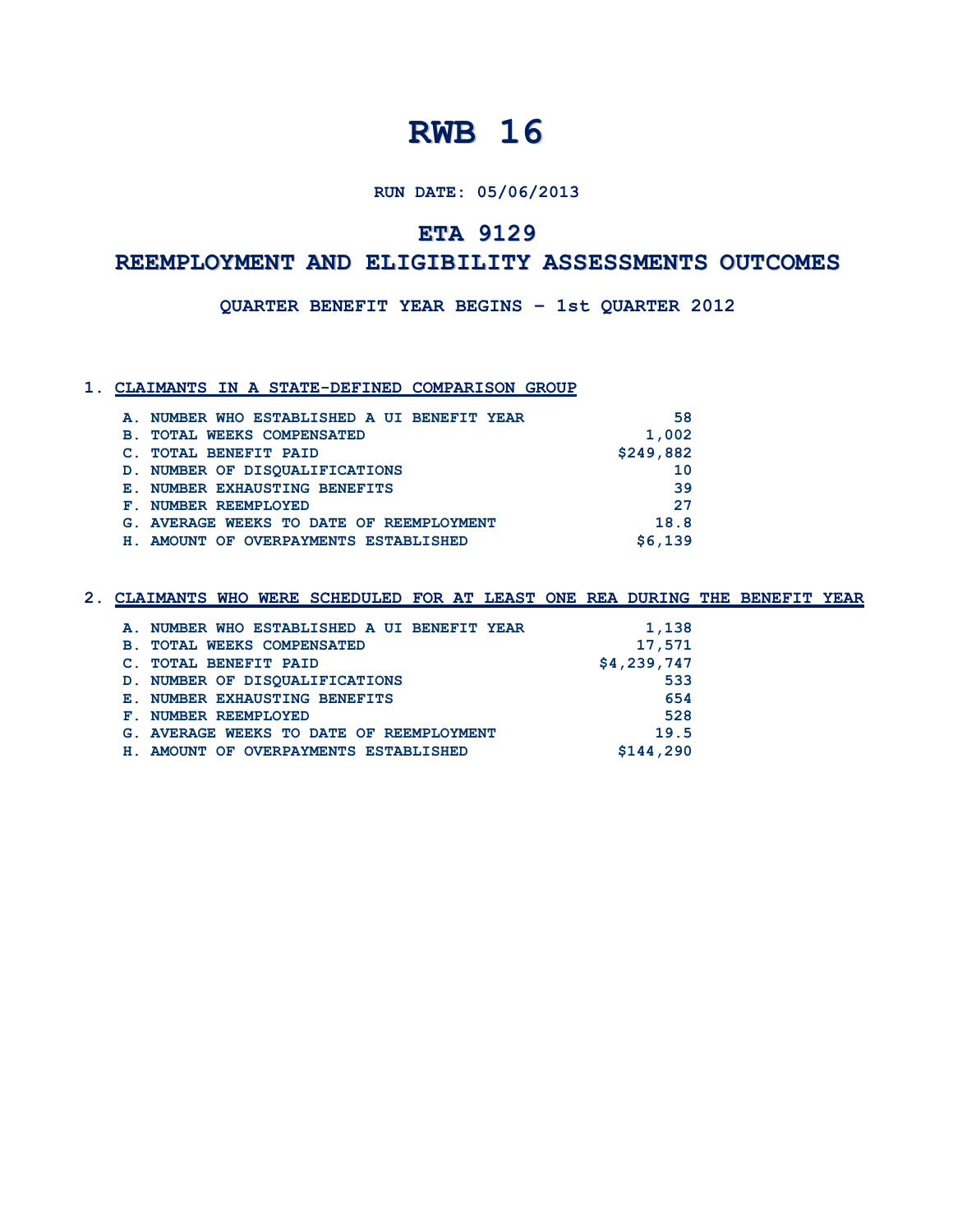**RUN DATE: 05/06/2013**

## **ETA 9129**

## **REEMPLOYMENT AND ELIGIBILITY ASSESSMENTS OUTCOMES**

**QUARTER BENEFIT YEAR BEGINS – 1st QUARTER 2012**

#### **1. CLAIMANTS IN A STATE-DEFINED COMPARISON GROUP**

|             | A. NUMBER WHO ESTABLISHED A UI BENEFIT YEAR | 38        |
|-------------|---------------------------------------------|-----------|
| <b>B</b> .  | <b>TOTAL WEEKS COMPENSATED</b>              | 634       |
|             | <b>TOTAL BENEFIT PAID</b>                   | \$131,620 |
|             | D. NUMBER OF DISOUALIFICATIONS              | 12        |
|             | E. NUMBER EXHAUSTING BENEFITS               | 24        |
| ${\bf F}$ . | NUMBER REEMPLOYED                           | 22        |
|             | G. AVERAGE WEEKS TO DATE OF REEMPLOYMENT    | 21.8      |
|             | H. AMOUNT OF OVERPAYMENTS ESTABLISHED       | \$6,208   |

|  |  | 2. CLAIMANTS WHO WERE SCHEDULED FOR AT LEAST ONE REA DURING THE BENEFIT YEAR |  |  |  |  |  |
|--|--|------------------------------------------------------------------------------|--|--|--|--|--|
|  |  |                                                                              |  |  |  |  |  |

| A. NUMBER WHO ESTABLISHED A UI BENEFIT YEAR | 925         |
|---------------------------------------------|-------------|
| <b>B. TOTAL WEEKS COMPENSATED</b>           | 13,875      |
| C. TOTAL BENEFIT PAID                       | \$3,187,893 |
| D. NUMBER OF DISOUALIFICATIONS              | 471         |
| E. NUMBER EXHAUSTING BENEFITS               | 544         |
| F. NUMBER REEMPLOYED                        | 459         |
| G. AVERAGE WEEKS TO DATE OF REEMPLOYMENT    | 19.8        |
| H. AMOUNT OF OVERPAYMENTS ESTABLISHED       | \$149,633   |
|                                             |             |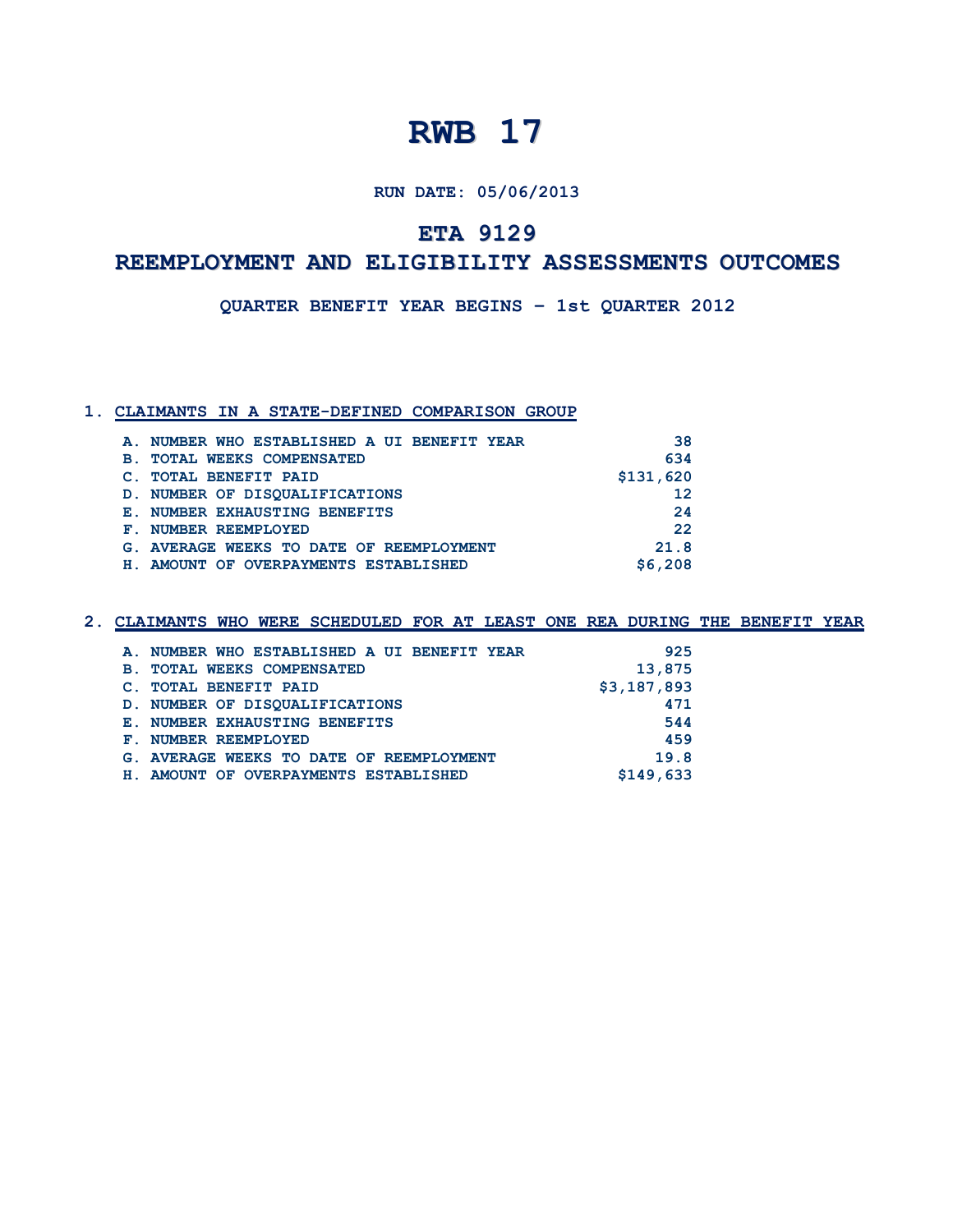#### **RUN DATE: 05/06/2013**

## **ETA 9129**

### **REEMPLOYMENT AND ELIGIBILITY ASSESSMENTS OUTCOMES**

**QUARTER BENEFIT YEAR BEGINS – 1st QUARTER 2012**

#### **1. CLAIMANTS IN A STATE-DEFINED COMPARISON GROUP**

| A. NUMBER WHO ESTABLISHED A UI BENEFIT YEAR  | 11       |
|----------------------------------------------|----------|
| <b>TOTAL WEEKS COMPENSATED</b><br><b>B</b> . | 139      |
| <b>TOTAL BENEFIT PAID</b>                    | \$25,867 |
| D. NUMBER OF DISOUALIFICATIONS               | 5        |
| E. NUMBER EXHAUSTING BENEFITS                | 4        |
| F. NUMBER REEMPLOYED                         | ⇁        |
| G. AVERAGE WEEKS TO DATE OF REEMPLOYMENT     | 13.8     |
| AMOUNT OF OVERPAYMENTS ESTABLISHED           | \$2,070  |

| A. NUMBER WHO ESTABLISHED A UI BENEFIT YEAR | 1,098       |
|---------------------------------------------|-------------|
| <b>B. TOTAL WEEKS COMPENSATED</b>           | 16,261      |
| C. TOTAL BENEFIT PAID                       | \$3,962,072 |
| D. NUMBER OF DISOUALIFICATIONS              | 523         |
| E. NUMBER EXHAUSTING BENEFITS               | 558         |
| F. NUMBER REEMPLOYED                        | 601         |
| G. AVERAGE WEEKS TO DATE OF REEMPLOYMENT    | 18.3        |
| H. AMOUNT OF OVERPAYMENTS ESTABLISHED       | \$131,165   |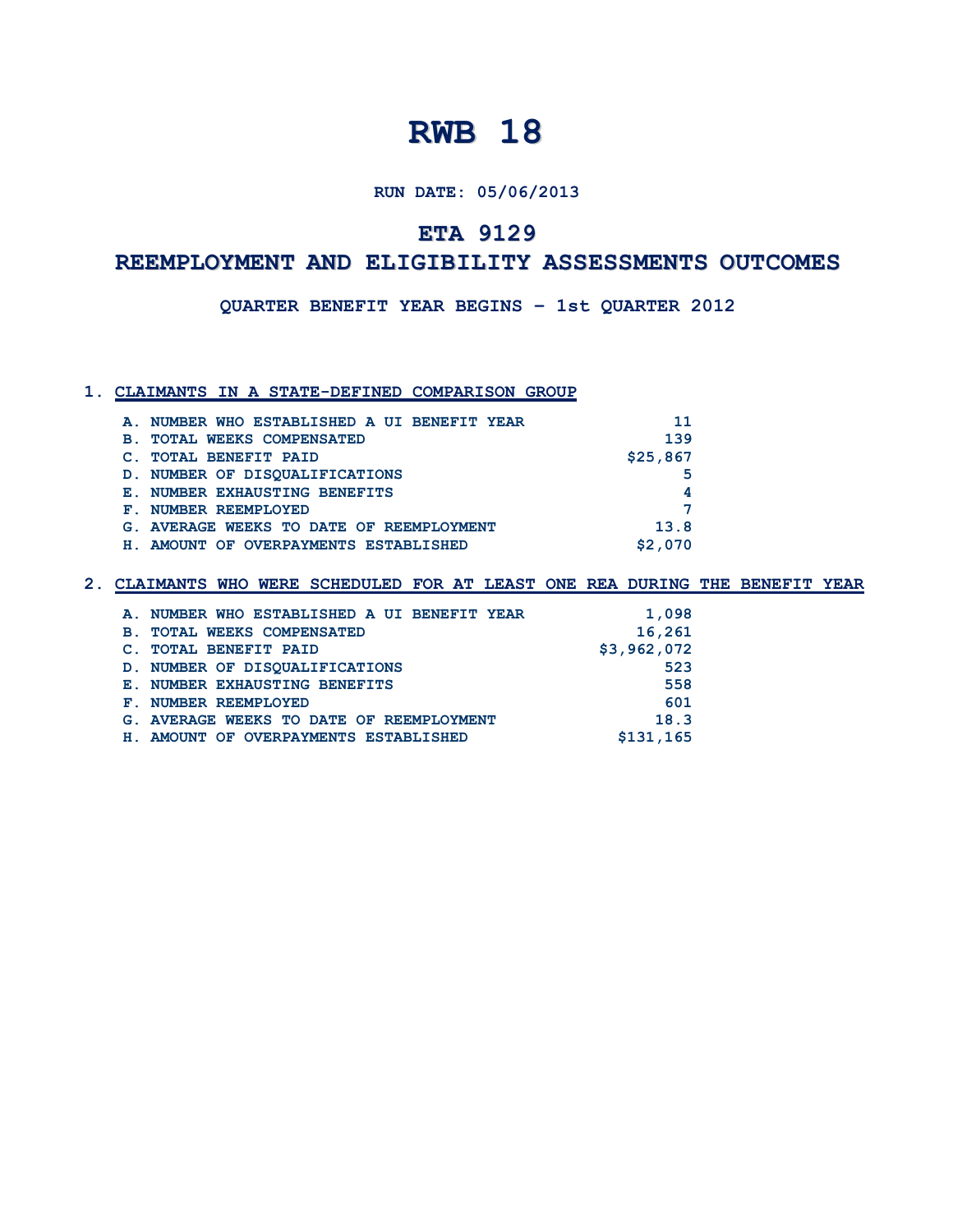**RUN DATE: 05/06/2013**

## **ETA 9129**

## **REEMPLOYMENT AND ELIGIBILITY ASSESSMENTS OUTCOMES**

**QUARTER BENEFIT YEAR BEGINS – 1st QUARTER 2012**

#### **1. CLAIMANTS IN A STATE-DEFINED COMPARISON GROUP**

|                | A. NUMBER WHO ESTABLISHED A UI BENEFIT YEAR | 301         |
|----------------|---------------------------------------------|-------------|
| $\mathbf{B}$ . | <b>TOTAL WEEKS COMPENSATED</b>              | 4,838       |
|                | <b>TOTAL BENEFIT PAID</b>                   | \$1,191,541 |
|                | D. NUMBER OF DISOUALIFICATIONS              | 100         |
|                | E. NUMBER EXHAUSTING BENEFITS               | 183         |
|                | F. NUMBER REEMPLOYED                        | 133         |
|                | G. AVERAGE WEEKS TO DATE OF REEMPLOYMENT    | 21.1        |
| H.,            | AMOUNT OF OVERPAYMENTS ESTABLISHED          | \$37,103    |
|                |                                             |             |

| A. NUMBER WHO ESTABLISHED A UI BENEFIT YEAR | 226       |
|---------------------------------------------|-----------|
| <b>B. TOTAL WEEKS COMPENSATED</b>           | 3,393     |
| C. TOTAL BENEFIT PAID                       | \$814,311 |
| D. NUMBER OF DISOUALIFICATIONS              | 92        |
| E. NUMBER EXHAUSTING BENEFITS               | 143       |
| F. NUMBER REEMPLOYED                        | 108       |
| G. AVERAGE WEEKS TO DATE OF REEMPLOYMENT    | 22.0      |
| H. AMOUNT OF OVERPAYMENTS ESTABLISHED       | \$18,146  |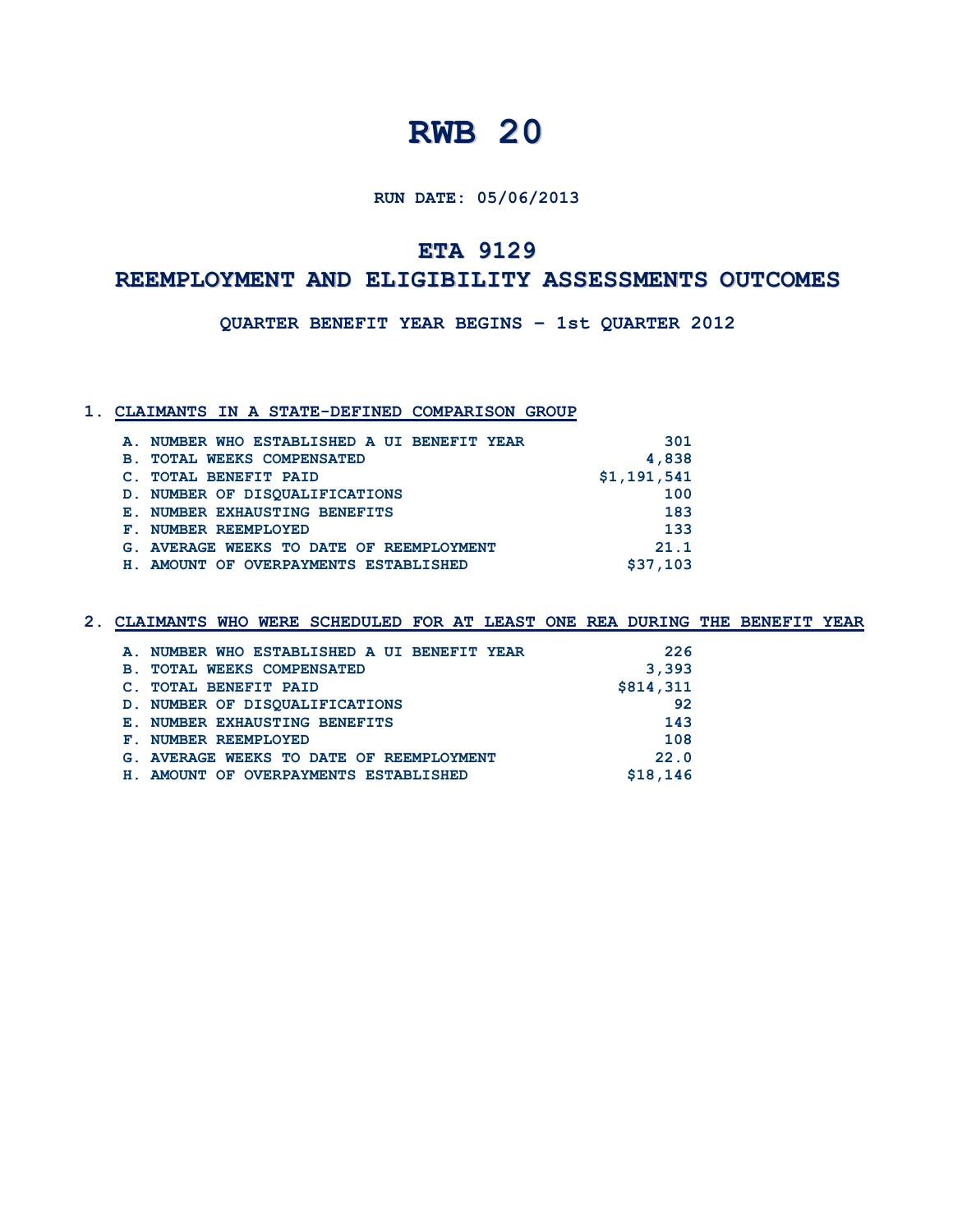**RUN DATE: 05/06/2013**

## **ETA 9129**

## **REEMPLOYMENT AND ELIGIBILITY ASSESSMENTS OUTCOMES**

**QUARTER BENEFIT YEAR BEGINS – 1st QUARTER 2012**

#### **1. CLAIMANTS IN A STATE-DEFINED COMPARISON GROUP**

|            | A. NUMBER WHO ESTABLISHED A UI BENEFIT YEAR | 801         |
|------------|---------------------------------------------|-------------|
| <b>B</b> . | <b>TOTAL WEEKS COMPENSATED</b>              | 12,254      |
|            | C. TOTAL BENEFIT PAID                       | \$2,957,126 |
|            | D. NUMBER OF DISOUALIFICATIONS              | 350         |
|            | E. NUMBER EXHAUSTING BENEFITS               | 483         |
|            | F. NUMBER REEMPLOYED                        | 405         |
|            | G. AVERAGE WEEKS TO DATE OF REEMPLOYMENT    | 21.5        |
|            | H. AMOUNT OF OVERPAYMENTS ESTABLISHED       | \$116,965   |

| A. NUMBER WHO ESTABLISHED A UI BENEFIT YEAR | 3,354        |
|---------------------------------------------|--------------|
| <b>B. TOTAL WEEKS COMPENSATED</b>           | 51,805       |
| C. TOTAL BENEFIT PAID                       | \$12,792,650 |
| D. NUMBER OF DISOUALIFICATIONS              | 1,629        |
| E. NUMBER EXHAUSTING BENEFITS               | 1,900        |
| F. NUMBER REEMPLOYED                        | 1,690        |
| G. AVERAGE WEEKS TO DATE OF REEMPLOYMENT    | 20.1         |
| H. AMOUNT OF OVERPAYMENTS ESTABLISHED       | \$514,045    |